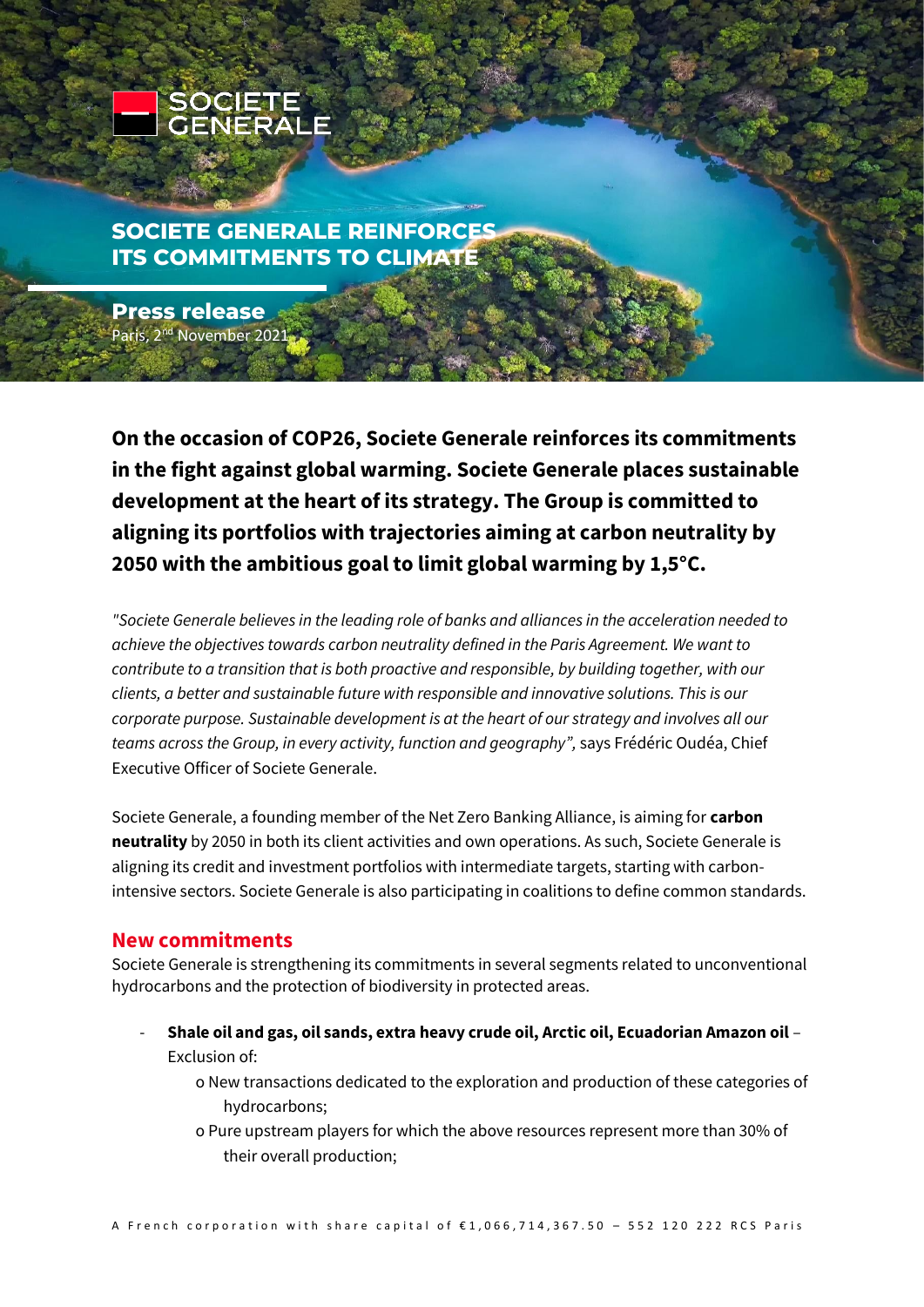o Diversified players *(upstream, midstream, downstream*) for which exploration and production of the above resources represent more than 30% of their revenues.

- **Liquefied Natural Gas in North America** No new mandates for new production projects to extend efforts down the value chain.
- **Protected Areas** Increased protection of biodiversity by expanding the categories of protected areas in which no new hydrocarbon exploration and production projects will be financed.

### **Portfolio alignment commitments already in progress**

- **Coal** The Group has made good progress towards the goal of a complete phase-out by 2030 for companies based in EU and OECD countries, and by 2040 for the rest of the world.
- **Oil and gas extraction**  Societe Generale is among the first banks to have announced a reduction in its exposure by 10% in absolute terms by 2025.
- **Maritime transport** We support the application of the *Poseidon Principles*, which plans a decarbonisation of the shipping sector in conjunction with the International Maritime Organisation.
- **Steel** The bank is an active contributor to the definition of common standards on associated greenhouse gas emissions through the *Steel Climate-Aligned Finance Working Group*.

#### **A pioneer in supporting the energy transition**

- **Financing the energy transition** The Group is **ahead of schedule** to contribute more than  $E120$ bn to the energy transition between 2019 and 2023, through a dedicated range of sustainable financing solutions (loans, bonds, advisory).
- Renewable energies To support the transition of the sector, Societe Generale has been supporting the development of **renewable energies** for more than 20 years; ranked No. 1 in their financing for the EMEA region at the end of June 2021 (Dealogic).
- **Supporting clients' sustainable development issues** In our retail and global banking activities, as well as in our specialized financial services, such as insurance and fleet management, the Group is developing the **positive impact** dimension through solutions in the areas of consulting, financing and investment.
- **Solutions for the future** Societe Generale is part of various coalitions to find innovative solutions with our clients in their sectors. In particular, the Group was the first European bank to join the *Hydrogen Council*.

#### - **CSR governance and own operations**

- Appointment of Chief Sustainability Officer Hacina Py who reports directly to the General management, under the supervision of Diony Lebot, Deputy Chief Executive officer.
- Investment in ESG training programs for our 133,000 employees, to enable each of them to act responsibly in favor of the climate and become actors of the energy transition.
- A new commitment to reduce the Group's own carbon emissions by 50% between 2019 and 2030 by acting on the **energy required for buildings, IT, air travel and vehicle fleet**. The Group has also decided to ban singleuse plastics in the workplace by 2025 across the world, and earlier where relevant according to geographies.